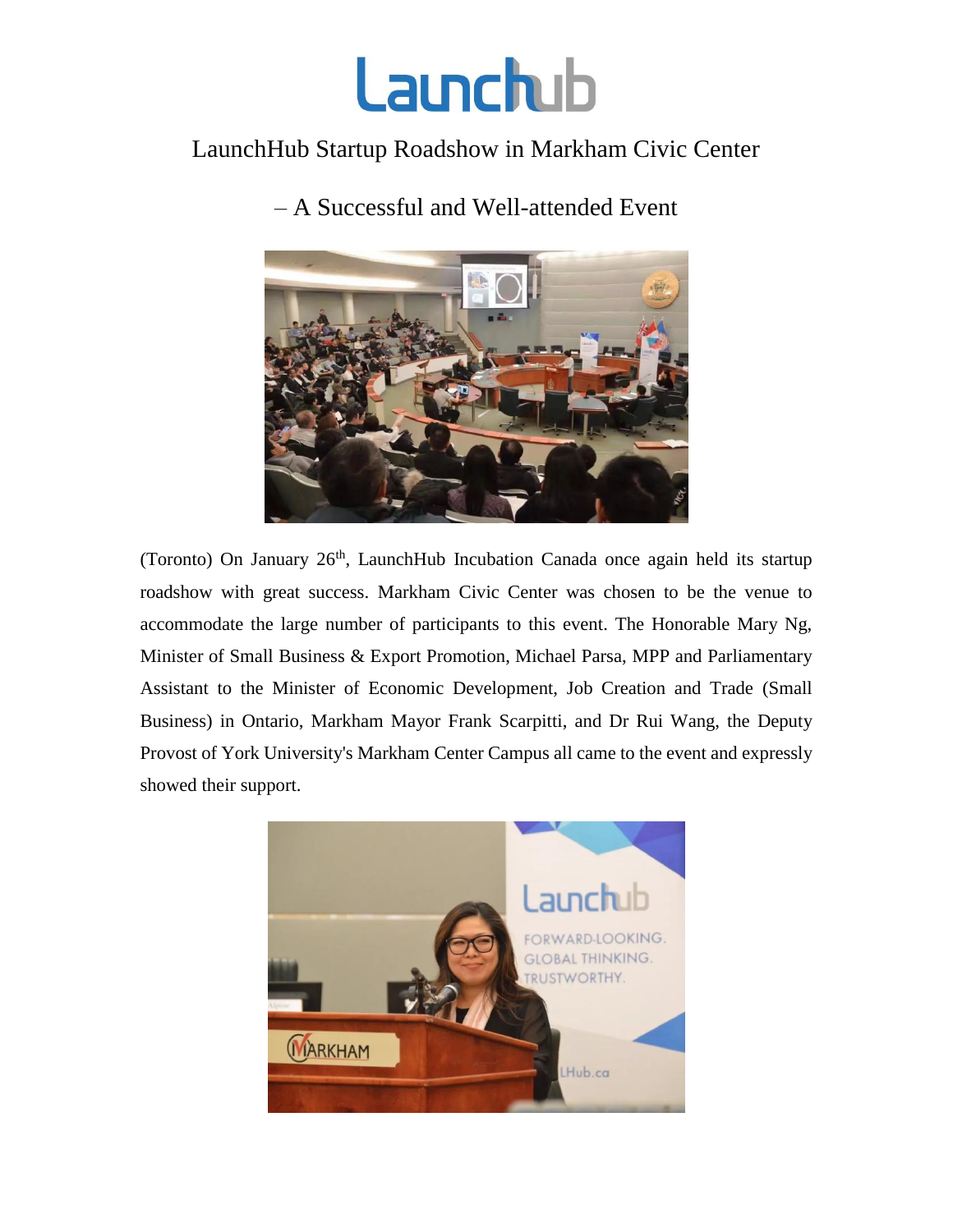## **Launchub**

In her speech, Minister Mary Ng gave a detailed explanation of the initiatives by Government of Canada to help SMEs. Many entrepreneurs among the audience were delighted to learn that starting from January 1<sup>st</sup> this year, the federal small business tax rate is lowered to 9%, one of the lowest rates in the world.



Michael Parsa also brought encouraging news to the audience by mentioning Ontario's short-term goal of reducing 25% of its more than 380,000 regulatory requirements. According to Mr. Parsa, this is aimed at providing a more open and easier business environment for investors and SMEs in the province.

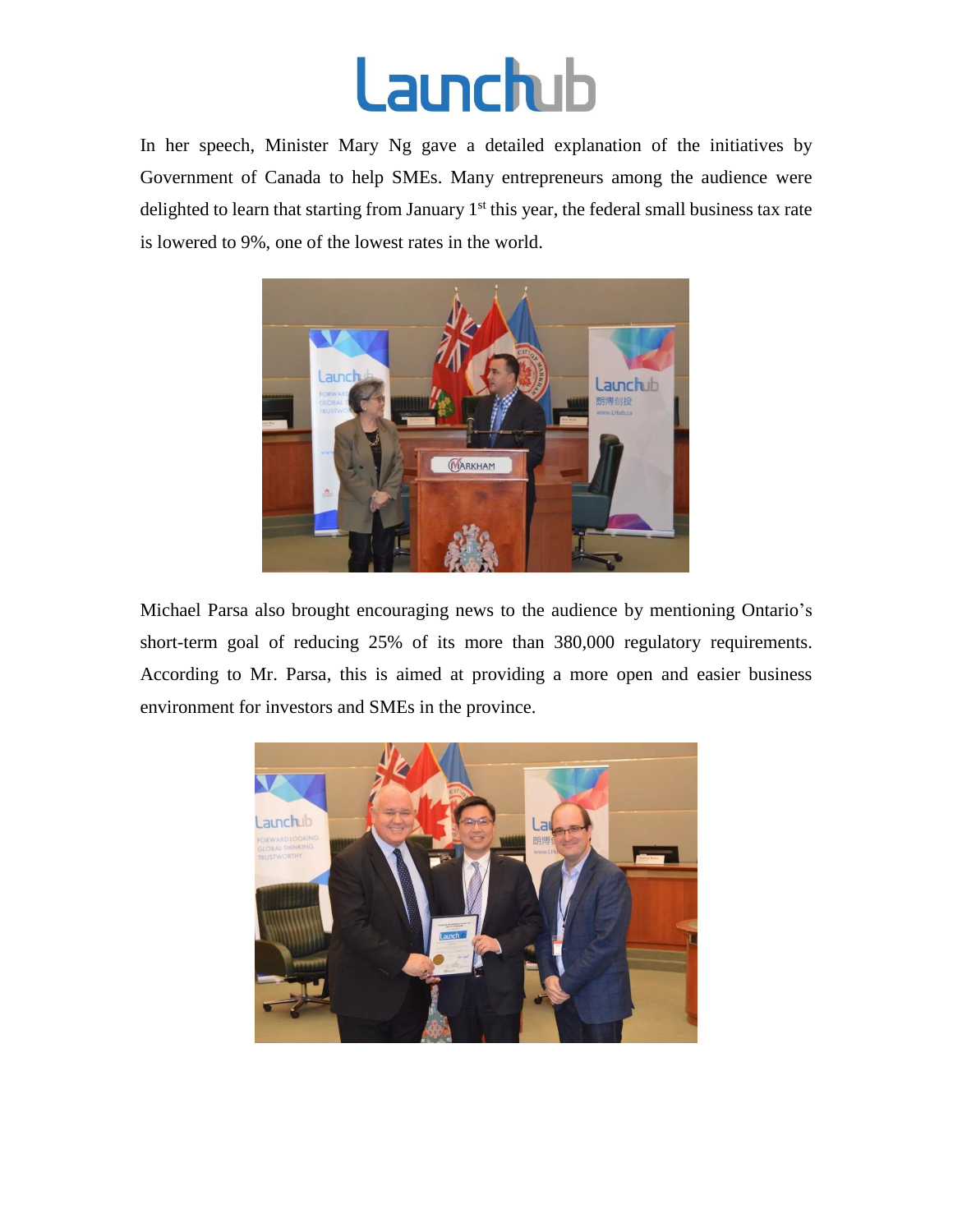

Markham Mayor Frank Scarpitti managed to come to the roadshow despite his busy schedule. He gave high praises to the aspiring young entrepreneurs and cordially congratulated Wei Hua and David Laliberte, Co-CEOs of LaunchHub, on their meaningful endeavor.



Members from LaunchHub: Liming Dong, Zen Mao, Wei Hua, David Laliberte, and Jovial Si.



LaunchHub members with Chairman of Tianjin Keybos Technologies (the 2nd from the left).

LaunchHub held its first startups competition in Toronto last October and then its startups roadshow in Shanghai last November. The event this time was the first of a series of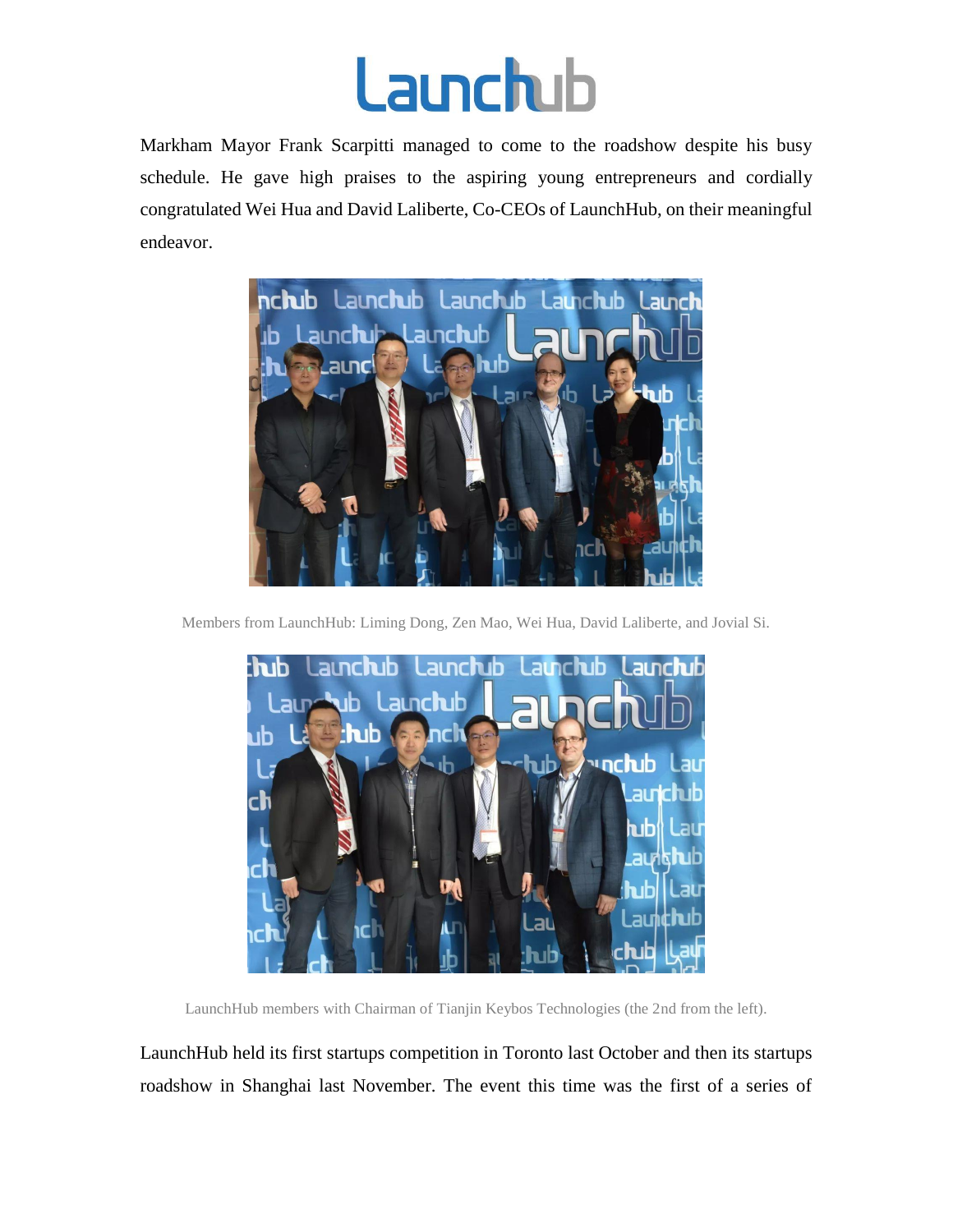

roadshows planned by LaunchHub for 2019. An audience of two hundred listened to the pitches of twelve startups mostly created by Chinese Canadians. By demonstrating their spirit of cooperation and innovation, the young entrepreneurs of these startups not only received support from government bodies at all levels, but also aroused interest from financial institutions and investors.



An unequivocal proof of that was the intentions of support and partnership expressed by business elites in the audience, including the executive director of Asia-Pacific, Scotiabank, the partner of UCOMMUNE Venture Investment Company from China, and representatives from PwC Canada and several other banks and investment institutions. At the same time, these seasoned business leaders put forward constructively critical questions and insightful comments for the young entrepreneurs to ponder.

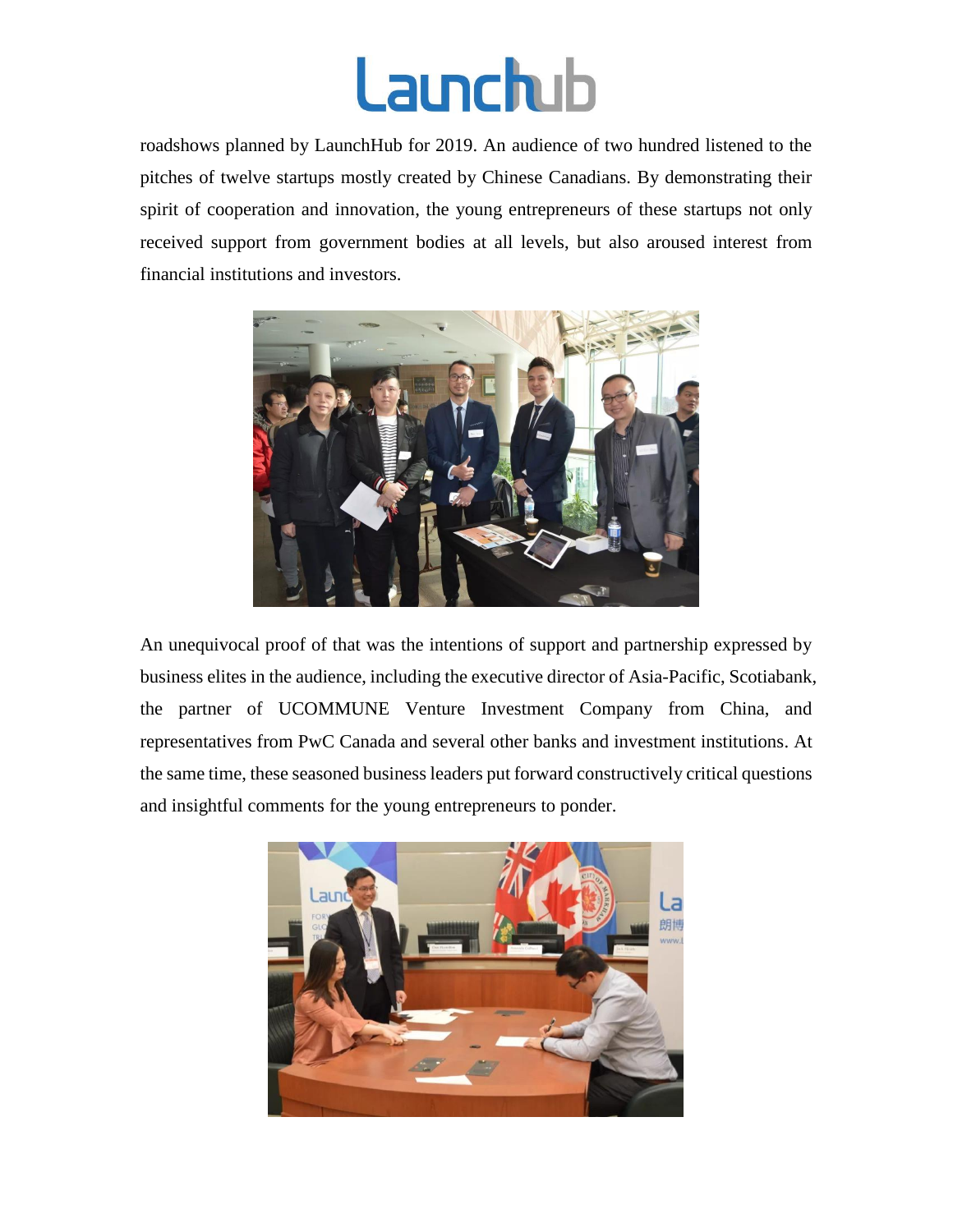## **Launchub**



A couple of MOUs were signed during the event for past startup projects and the establishment of a venture capital fund. LaunchHub also entered into a strategic partnership agreement with Tianjin Keybos Technologies Co., Ltd., which specializes in pharmaceutical industry in China.



Focusing on solutions for today yet forward looking, the twelve startups in the roadshow this time come from fields like AI, advanced manufacturing, fintech, medical science, Internet of Things and blockchain. Their engaging pitches draw enthusiastic responses from the audience. During the Q&A session, more than one questioner already demonstrated their eagerness to prepare the startups for practical challenges and help them develop real-life application scenarios.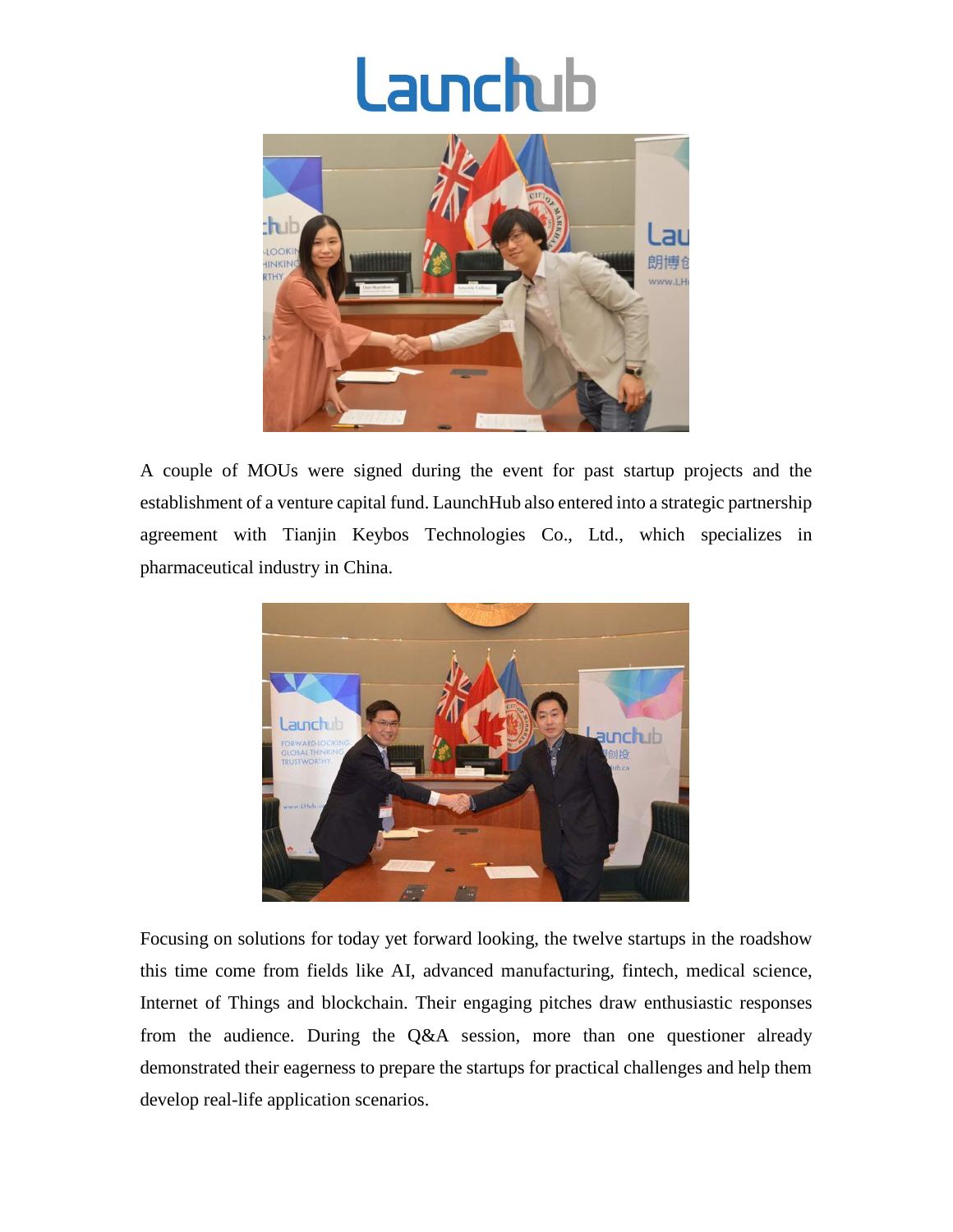## Launchub



As is mentioned above, LaunchHub is planning to set up a startup fund to provide financial support to promising startups identified in its roadshows. It will also bring such companies to China to help them gain access to Chinese investors and markets through roadshows across multiple cities.